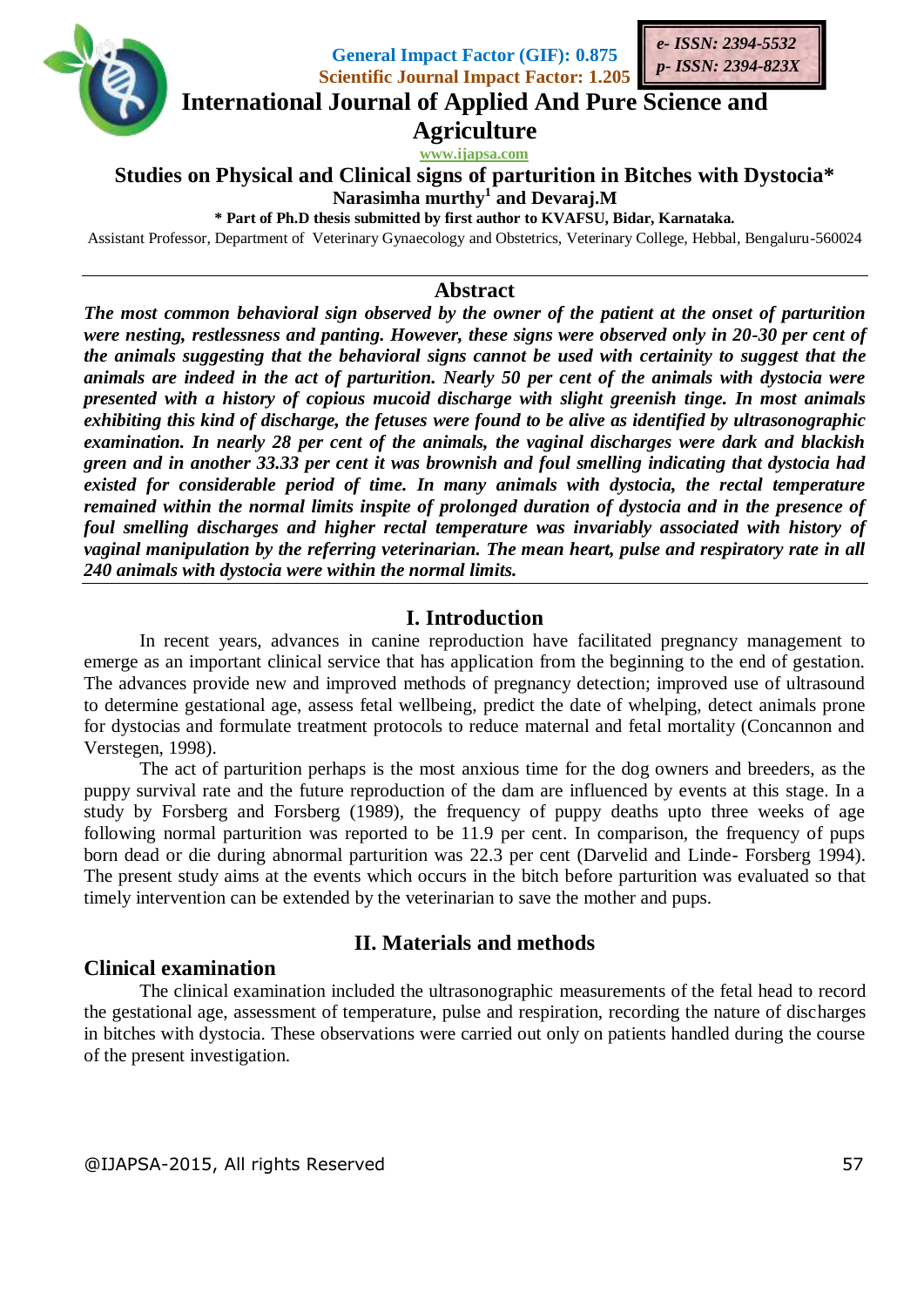### **Behavioral signs exhibited by the bitches with dystocia**

In clinical cases of dystocia presented during the course of the present investigation, the owners were specifically questioned about the behavioral signs exhibited by the bitch such as restlessness, anorexia, panting, nesting and vomiting.

### **Temperature, Pulse and Respiration**

The temperature was recorded in Fahrenheit using a digital clinical thermometer. The pulse and the respiratory rate were recorded as number per minute.

### **Nature of discharges in bitches with dystocia**

The nature of discharge exhibited by patients with dystocia was recorded by obtaining the history from the owner, visual inspection of the perineum and vulva and Endoscopic examination of the vaginal lumen which was carried out using a rigid fibroptic vaginal endoscope (STORZ, KARL STORZ-ENDOSCOPY). The endoscopy also enabled the presence or absence of water bag in the vaginal lumen which could not be identified by digital examination of the vagina and the patency of the cervix. Based on the nature of vaginal discharges, animals with dystocia were categorized into,

- a. Animals exhibiting no vaginal discharges.
- b. Animals exhibiting greenish/blackish green vaginal discharges.
- c. Animals exhibiting hemorrhagic vaginal discharges.
- d. Animals exhibiting foul smelling brownish discharges.

# **III. Results and discussion**

#### **Behavioral signs exhibited by the bitches with dystocia**

In the present study, the behavioral signs observed by the owner at the time of onset of parturition were recorded and is presented in Table 1.The most common signs reported by the owner were nesting (30.83%) and restlessness (29.16%). Excessive panting was reported by the owner in 20 per cent of the dystocia cases. Vomiting and anorexia were reported infrequently.

The behavioral signs exhibited by a pregnant animal during advance pregnancy are commonly used by a breeder to determine the approximate gestational age and to predict the parturition date. However, the observations made in the present study as well as in the reports of Bennur, (1999) and Bhagirathi, (2008) suggest that the signs are too variable and inconsistent to be used for determination of gestational age and parturition date. Further, animals with dystocia also did not exhibit a particular sign which can be used by the owner with confidence to suggest that the delivery is not progressing normally. For instance, anorexia which is abnormal was observed in only 10 per cent of the animals. Similarly, restlessness and panting were not present in over 70% of the animals. Therefore, more than the behavioral signs, the actual duration of each stage of parturition or the nature of vaginal discharges may have more relevance for the owner in identifying a parturition process as normal or abnormal.

### **Temperature, Heart, Pulse and Respiratory rate**

The rectal temperature in 240 animals with dystocia averaged  $101.84<sup>0</sup>$  F and ranged between 97.6<sup>0</sup> F and 104<sup>0</sup> F (Table 2). In most cases (89%), the rectal temperature at the time of presentation was within the normal limits (99.5<sup>0</sup> F to 102.5<sup>0</sup> F). One animal had subnormal temperature (97.6<sup>0</sup> F) and was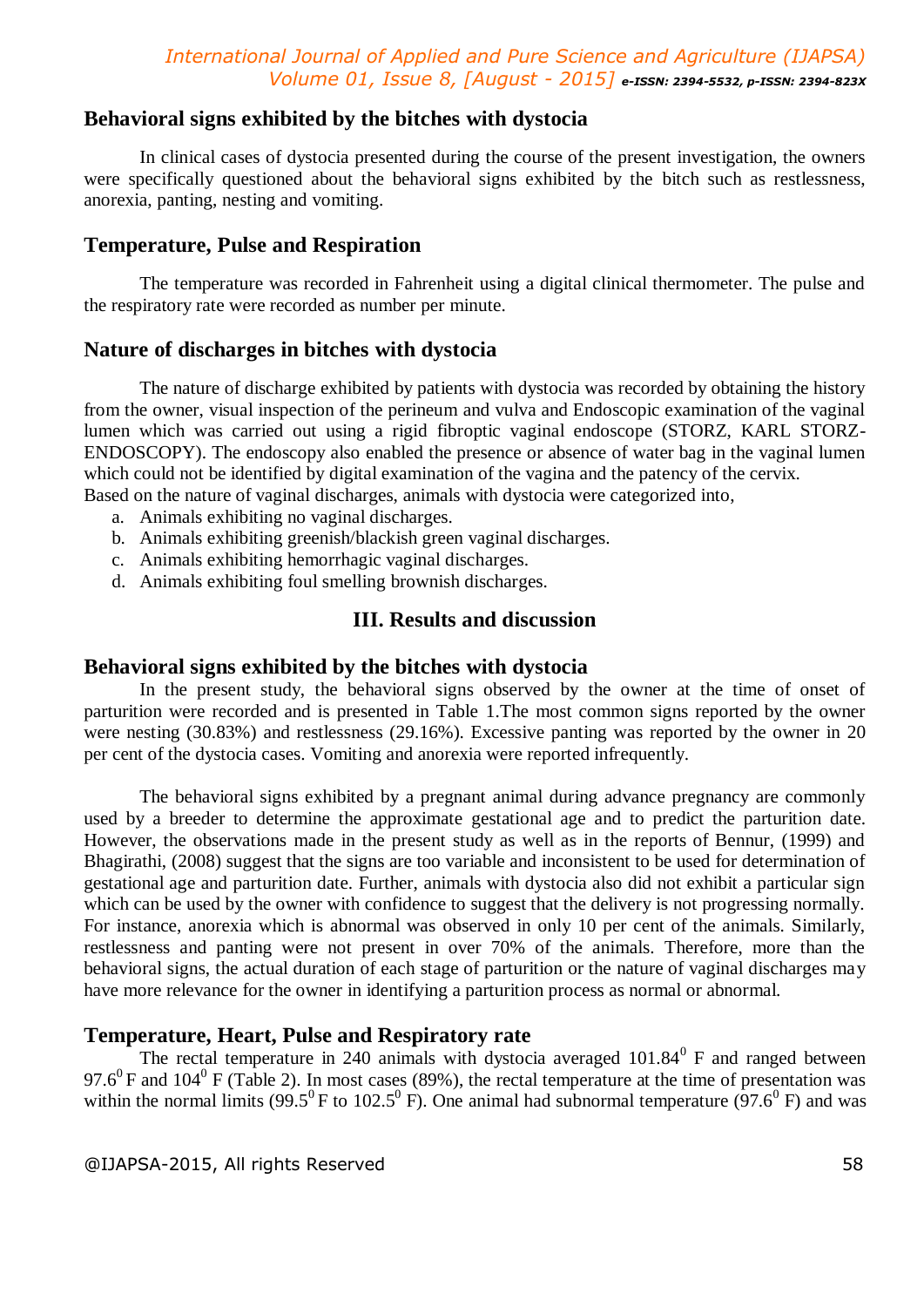in extremely toxemic stage at the time of presentation and the cause of dystocia was later determined to be due to uterine torsion. An interesting observation made in the present study was that in many animals the rectal temperature remained within the normal limits inspite of prolonged duration of dystocia and in the presence of foul smelling vaginal discharges. Nevertheless, higher rectal temperature was invariably associated with history of vaginal manipulations by the referring Veterinarian.

The mean heart, pulse and respiratory rates in 240 animals with dystocia were within the normal limits. There is no literature available with regard to changes in pulse and respiratory rate of bitches with dystocia. However, it seems reasonable to assume that the respiration and pulse rate in dystocia patients may be influenced by a variety of extraneous factors such as anxiety, transport, hospital environment, degree of handling etc and therefore, any abnormal changes in the respiratory and pulse rate in animals with dystocia must take the extraneous factors into consideration. However, it is equally important to consider the state of the patient as conditions such as toxemia, septicemia or dehydration may also affect the respiratory and pulse rates.

### **Nature of vaginal discharges in bitches with dystocia**

Table 8 presents the nature of vaginal discharge (colour and odour) exhibited by animals with history of dystocia. Nearly 50 per cent of animals with dystocia were presented with history of copious mucoid discharge which was slightly greenish tinged and was confirmed on further clinical examination. This kind of discharge probably indicates that either the animal is still in the course of parturition or that the dystocia has been existing for a very short period of time. It may also indicate that the fetuses are probably alive. The greenish color of the discharge has been stated to be due to placental separation (Roberts, 1986) and probably a mild green color may indicate a mild separation of the placenta enhancing the chances of encountering a live fetus. In the present study, in most animals exhibiting this kind of discharge, the fetuses were found to be alive as identified by ultrasonic examination and in those animals which were subjected for cesarean section, the fetuses delivered were invariably alive.

In 15.42 per cent of the animals, vaginal discharges were very blackish green and thick indicating a complete placental separation of atleast one fetus in the caudal part of the uterus. This kind of discharge may indicate the possibility of dystocia being existing for some time and also the possibility of encountering one or more dead fetus. This statement was collaborated in the present study through ultrasonographic studies which invariably identified one or more dead fetuses in animals with a thick green or blackish greenish discharge.

The vaginal discharges were brownish and foul smelling in 33.33 per cent of cases indicating that dystocia has been existing for considerable period of time and the possibility of most of the fetuses being invariably dead. In the present study again the ultrasonographic studies in 80 animals with foul smelling discharge invariably reveled dead fetuses. In many cases gas in and around the fetuses was identified on ultrasonic examination.

Hemorrhagic discharges were observed in six (2.5%) animals. One of the animals with a hemorrhagic discharge turned out to be a case of uterine torsion on cesarean section and in other five animals, severe vaginal edema was observed suggesting the possibility of vaginal manipulation and subsequent trauma to the vagina prior to its presentation to the obstetrical unit. The nature of the vaginal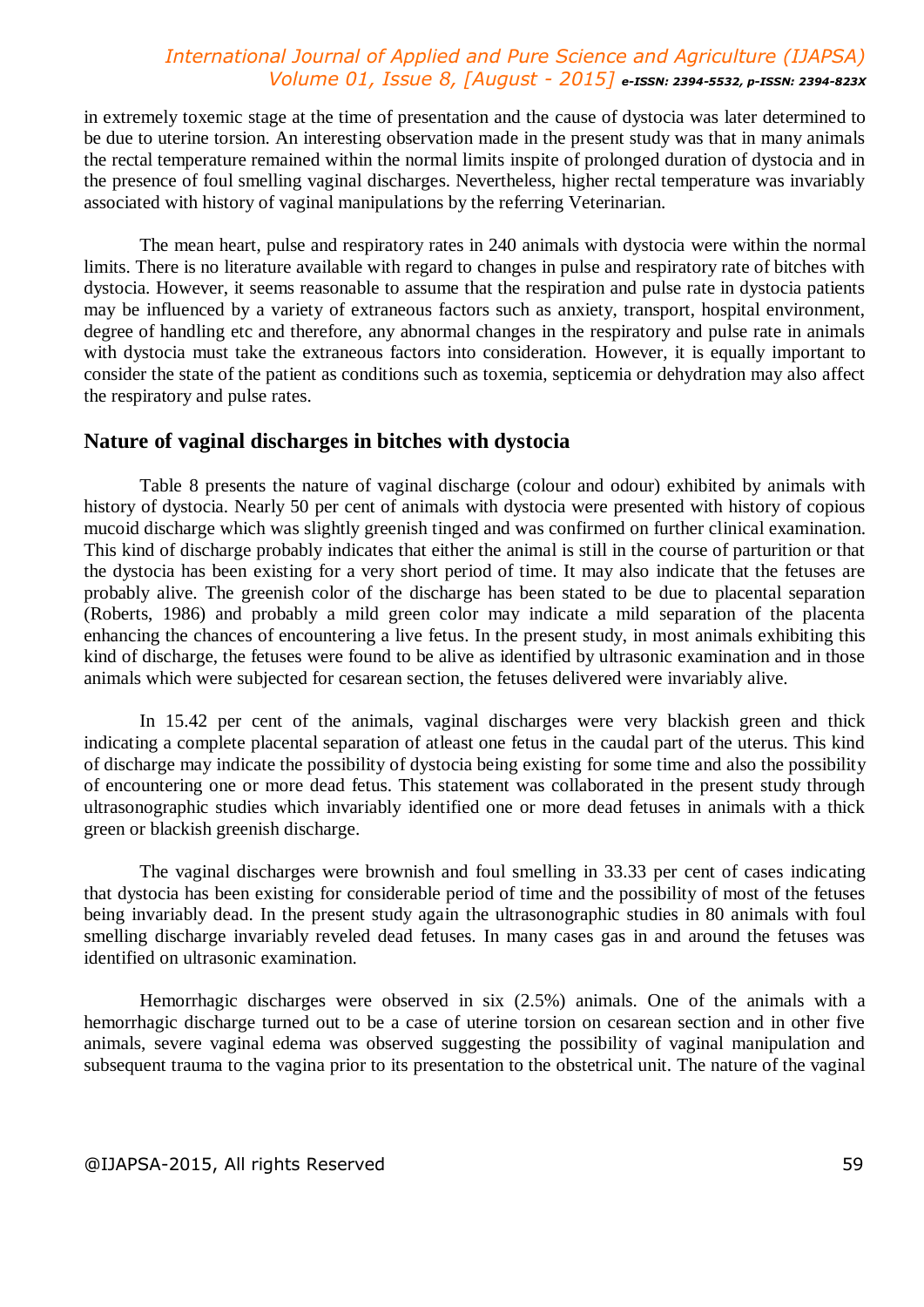discharge in a bitch with dystocia may provide a clue regarding the condition of the genital tract and may help in deciding the choice of treatment for revealing dystocia (Table 3).

| <b>Behavioral signs observed</b> | No of cases | Per centage |
|----------------------------------|-------------|-------------|
| Restlessness                     | 70          | 29.16       |
| Anorexia                         | 24          | 10.00       |
| Panting                          | 48          | 20.00       |
| Nesting                          | 74          | 30.83       |
| Vomiting                         | 24          | 10.00       |
| <b>Total</b>                     | 240         | 100.00      |

# **Table 1. Behavioral signs observed by owners in bitches with dystocia (N=240)**

**Table 2. Mean temperature, heart, pulse and respiration rates in bitches with dystocias (N=240)**

|             | <b>Temperature</b> $(^{0}F)$ | <b>Heart</b><br>(per minute) | <b>Pulse</b><br>(per minute) | <b>Respiration (per minute)</b> |
|-------------|------------------------------|------------------------------|------------------------------|---------------------------------|
| Range       | 97.6-104                     | 76-112                       | 53-125                       | 20-99                           |
| <b>Mean</b> | 101.84                       | 89.85                        | 84.92                        | 48.19                           |
| <b>SE</b>   | 0.636                        | 2.423                        | 2.272                        | 2.812                           |

**Tabe 3. Nature of vaginal discharges in bitches with dystocia (N=240)**

| Nature of vaginal discharge                  | No of animals | <b>Percentage</b> |
|----------------------------------------------|---------------|-------------------|
| Mucoid, copious and slightly greenish tinged | 117           | 48.75             |
| Thick dark greenish/blackish green           | 37            | 15.42             |
| Hemorrhagic                                  | 6             | 2.5               |
| Brownish and foul smelling                   | 80            | 33.33             |
| Total                                        | 240           | 100.00            |